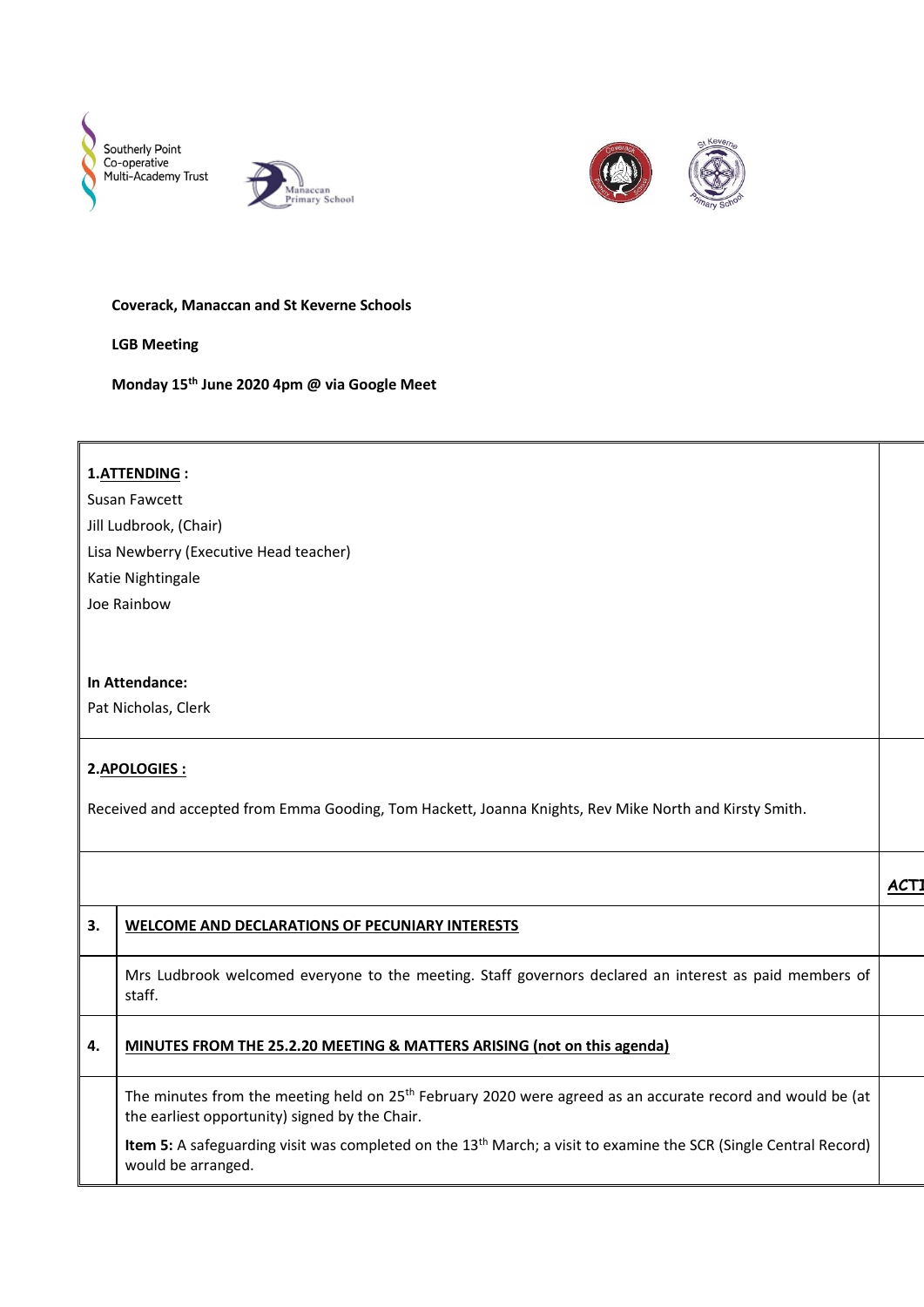|    | Item 15: The Chair offered thank to Mrs Newberry for the prompt return of the pupils' completed<br>questionnaires for the Neighbourhood Plan. Mrs Ludbrook passed on thanks to the staff and the children from<br>the Parish Council.                                                                                                                                                                                                                                                                                                                                                                                                                                                       |  |  |
|----|---------------------------------------------------------------------------------------------------------------------------------------------------------------------------------------------------------------------------------------------------------------------------------------------------------------------------------------------------------------------------------------------------------------------------------------------------------------------------------------------------------------------------------------------------------------------------------------------------------------------------------------------------------------------------------------------|--|--|
| 5. | FEEDBACK FROM THE TRUST BOARD                                                                                                                                                                                                                                                                                                                                                                                                                                                                                                                                                                                                                                                               |  |  |
|    | <b>COVERACK, MANACCAN AND ST KEVERNE</b><br>A document outlining how to log onto Google had been<br>Governors expressed their concern about the roll out of<br>shared. Secretaries may be able to offer support as they<br>Google Drive and felt that, while staff had been given<br>have had training on how to access Google. Specific<br>training, there was very little information and training made<br>details around the problems individuals were<br>available to governors. Some from this LGB were still unable<br>encountering were needed for help to be targeted<br>to log into their accounts.<br>effectively. If these can be gathered then we will seek to<br>address them. |  |  |
| 6. | FEEDBACK FROM THE FORUM - suspended for this meeting                                                                                                                                                                                                                                                                                                                                                                                                                                                                                                                                                                                                                                        |  |  |
|    | <b>NA</b>                                                                                                                                                                                                                                                                                                                                                                                                                                                                                                                                                                                                                                                                                   |  |  |
| 7. | NOTIFICATION OF ANY NEWLY APPOINTED GOVERNORS / RESIGNATIONS                                                                                                                                                                                                                                                                                                                                                                                                                                                                                                                                                                                                                                |  |  |
|    | There had been no resignations or newly appointed governors since the last meeting.<br>Mrs Tina James had submitted her pen portrait as a community governor for Trustee approval.                                                                                                                                                                                                                                                                                                                                                                                                                                                                                                          |  |  |
| 8. | <b>HEADTEACHER'S REPORT</b>                                                                                                                                                                                                                                                                                                                                                                                                                                                                                                                                                                                                                                                                 |  |  |
|    | Mrs Newberry's report had been circulated with the agenda in advance of the meeting. The main points<br>discussed were:                                                                                                                                                                                                                                                                                                                                                                                                                                                                                                                                                                     |  |  |
|    | Staff used different online platforms e.g. eSchools and Seesaw for home learning tasks, and provided<br>support for parents via school email or telephone conversations.                                                                                                                                                                                                                                                                                                                                                                                                                                                                                                                    |  |  |
|    | NOR (numbers on roll) were healthy and numbers for September 2020 would remain much the same in<br>all three schools.                                                                                                                                                                                                                                                                                                                                                                                                                                                                                                                                                                       |  |  |
|    | Since the school reopened on the 3rd June to eligible year groups, take up had been low. Staff would<br>$\bullet$<br>continue to work from home where appropriate, and Mrs Newberry reassured the meeting that staff<br>well-being would be closely monitored.                                                                                                                                                                                                                                                                                                                                                                                                                              |  |  |
|    | A detailed 'dynamic' risk assessment for the re-opening had been circulated with the agenda; this was<br>in place across all the schools, and was reviewed on a weekly basis.                                                                                                                                                                                                                                                                                                                                                                                                                                                                                                               |  |  |
|    | The class teacher and teaching assistant in KS2 at St Keverne School would be leaving at the end of<br>$\bullet$<br>term. The current situation made recruitment difficult, so Mrs Newberry would liaise with the Trust to<br>find a suitable interim replacement. The meeting heard that this had caused concern among the St<br>Keverne parents, and a governor had been approached. Governors were reminded that, if they are<br>approached by parents, to direct them to their class teacher or Mrs Newberry in the first instance.                                                                                                                                                     |  |  |
|    | The work on the swimming pool space at St Keverne was being completed 'in house' by the Trust<br>estates team, at a considerable saving to the school.                                                                                                                                                                                                                                                                                                                                                                                                                                                                                                                                      |  |  |
|    | Mrs Ludbrook thanked Mrs Newberry for her report.                                                                                                                                                                                                                                                                                                                                                                                                                                                                                                                                                                                                                                           |  |  |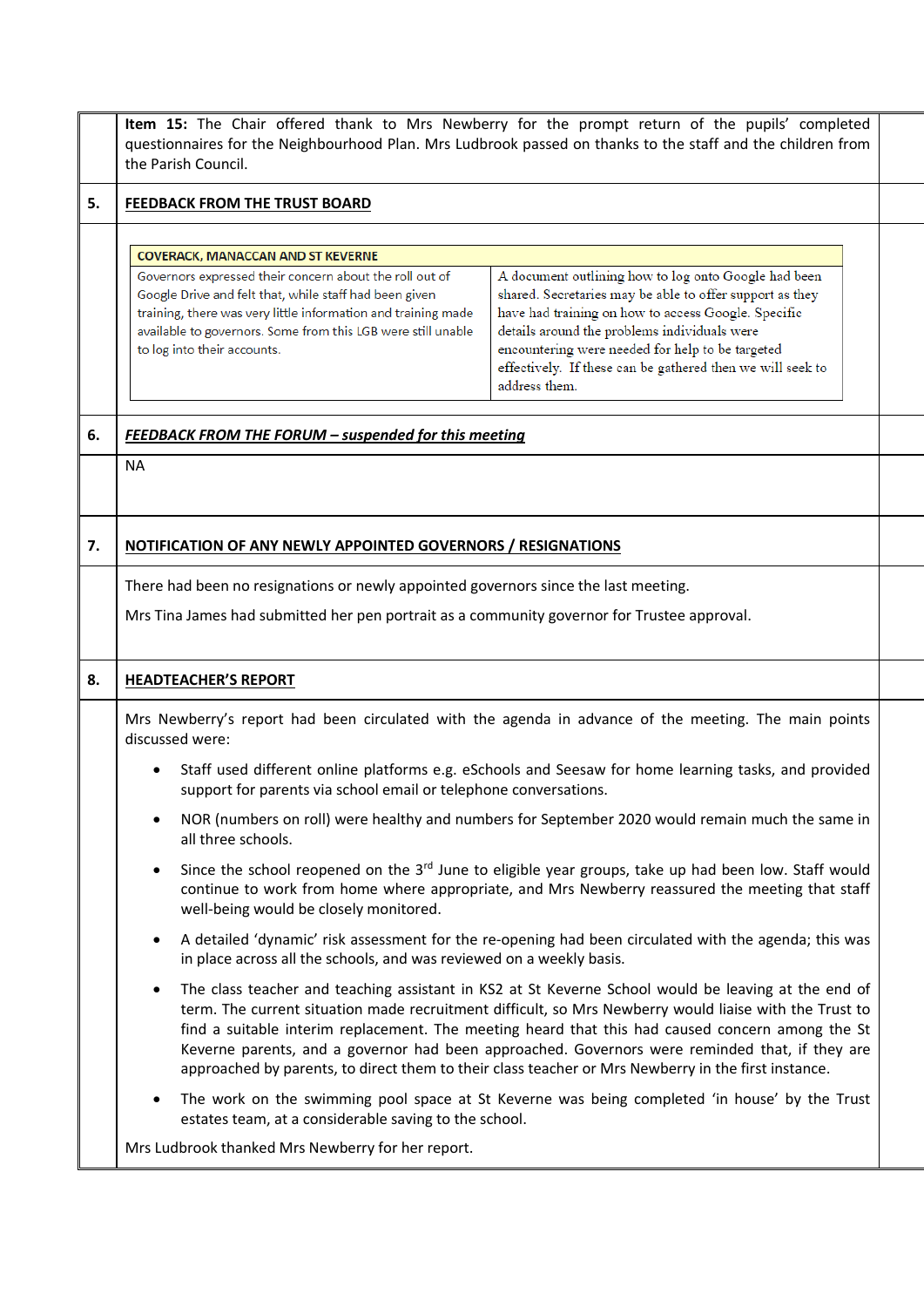| 9.  | <b>HEALTH &amp; SAFETY UPDATE - suspended for this meeting</b>                                                                                                                                                                                        |  |
|-----|-------------------------------------------------------------------------------------------------------------------------------------------------------------------------------------------------------------------------------------------------------|--|
|     | Issues arising from how the building is being used and remote working for staff<br>$\bullet$                                                                                                                                                          |  |
|     | Covered under item 8 - Head teacher's report                                                                                                                                                                                                          |  |
| 10. | SAFEGUARDING (GOVERNOR'S) REPORT                                                                                                                                                                                                                      |  |
|     | Mrs Ludbrook was investigating how to examine the SCR at Manaccan, and if it was possible to arrange<br>this remotely.                                                                                                                                |  |
|     | An addendum to the Safeguarding policy had been produced to address the changes arising from the<br>Covid 19 restrictions and had been shared with governors. This was available on the schools' websites,<br>along with a Behaviour Policy addendum. |  |
| 11. | <b>STRUCTURED QUESTIONS</b>                                                                                                                                                                                                                           |  |
|     | <b>Staffing</b>                                                                                                                                                                                                                                       |  |
|     | <b>Policy Implementation</b>                                                                                                                                                                                                                          |  |
|     | Covered under item 8 - Head teacher's report                                                                                                                                                                                                          |  |
| 12. | <b>FEEDBACK ON GOVERNOR MONITORING VISITS - suspended for this meeting</b>                                                                                                                                                                            |  |
|     | Monitoring the wellbeing of staff, pupils and stakeholders - Covered under item 8 - Head teacher's report                                                                                                                                             |  |
|     | Dr Hackett had completed a Maths visit in March, and had offered his apologies for the late submission<br>of the report. Governors thanked Dr Hackett for a detailed and thorough report.                                                             |  |
| 13. | Monitoring how the school is continuing to provide care for children who are vulnerable, children with EHCP<br>plans, children of key workers and associated risks of these.                                                                          |  |
|     | The role of SENDCo for 2020/21 would be discussed at a budget meeting on $17th$ June 2020.                                                                                                                                                            |  |
|     | Covered under item 8 - Head teacher's report                                                                                                                                                                                                          |  |
| 14. | Recovery Planning Report (if not included in the Head's Report)                                                                                                                                                                                       |  |
|     | <b>NA</b>                                                                                                                                                                                                                                             |  |
| 15. | <b>FOCUS ITEMS AND UPDATES</b>                                                                                                                                                                                                                        |  |
|     | The operational risk register; there were no significant updates to report, and the latest version would<br>be shared via the Google Drive.                                                                                                           |  |
| 16. | <b>IMPACT AND EFFECTIVENESS OF LOCAL GOVERNING BODY SINCE LAST MEETING</b>                                                                                                                                                                            |  |
|     | <b>NA</b>                                                                                                                                                                                                                                             |  |
| 17. | <b>URGENT MATTERS FOR DISCUSSION</b>                                                                                                                                                                                                                  |  |
|     | None                                                                                                                                                                                                                                                  |  |